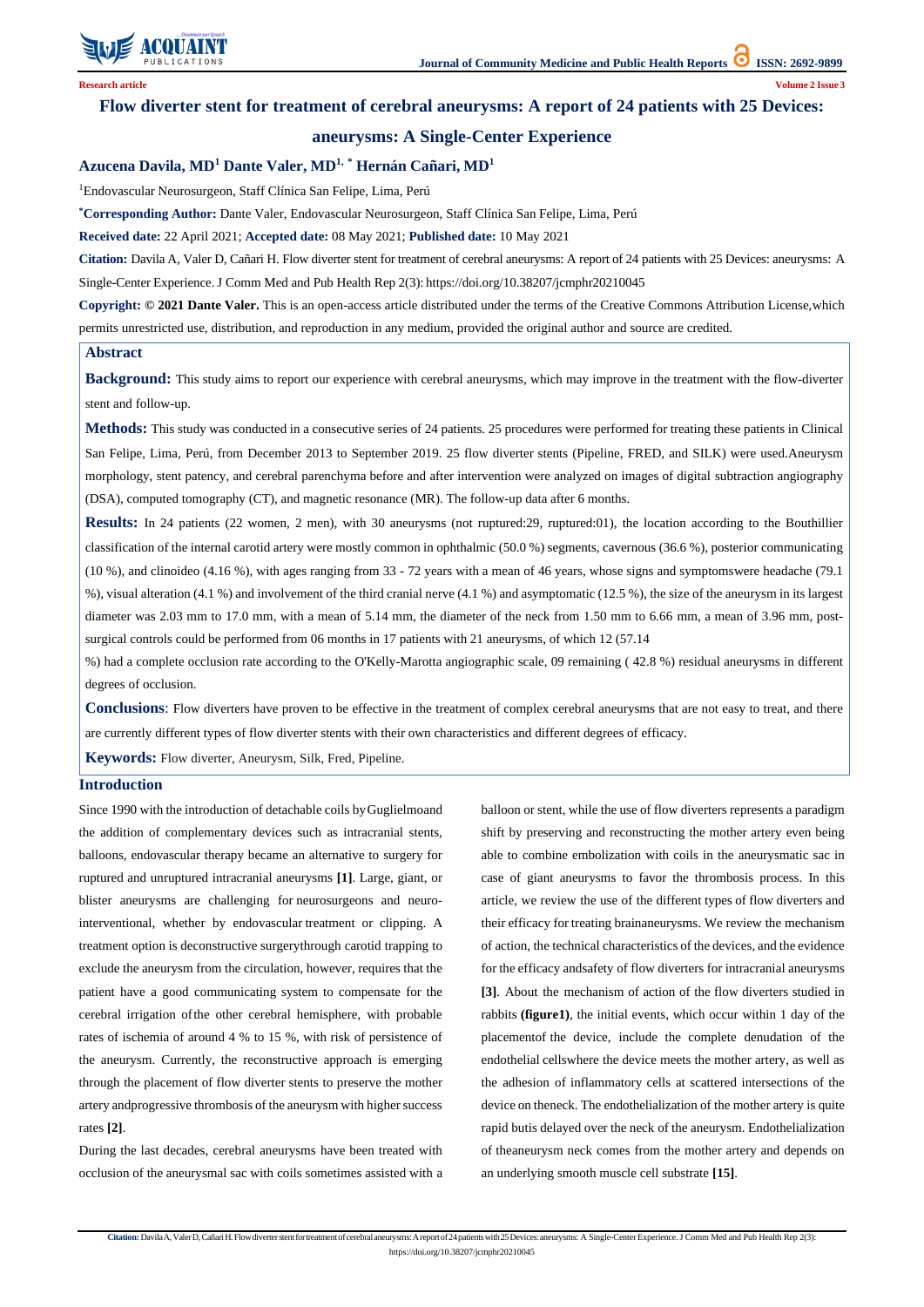https://doi.org/10.38207/jcmphr20210045





Figure 1: Types of Flow Diverter Stents used in the Study. A Silk; B, Fred; C Pipeline. D (study conducted on rabbits) Gross image of aneurysm neck, viewed from parent artery, shows multiple separate tissue islands (arrows) partially covering the neck. Two open pores (redand white stars) along the aneurysm periphery are shown. E, Immunostained confocal microscopic image of distal aspect of aneurysm neck–parent artery interface (CD31 stain; original magnification, 320). Note confluent coverage with CD31-positive endothelial cells along more peripherally located struts (solid arrow) contiguous with parent artery, with well-demarcated interface between CD31-positive and CD31- negative cells (dashed arrow) covering more centrally located struts. F, In the follow-up dual immune fluorescence-stained confocal microscopic image of aneurysm neck (SMA and CD31 stains; original magnification, 320) shows a confluent smooth muscle cell layer (redarea, yellow arrow) deep to an incomplete layer of endothelial cells (green area, white arrow).

## **Methods**

## **Inclusion and exclusion criteria**

The inclusion criteria were patients with cerebral carotid siphon aneurysms in some cases of difficult access for craniotomy with clipping of the aneurysm and in other cases because the patient chooses to undergo endovascular surgery and the patient agreedto be treated with Flow Diverter. All patients were from the SanFelipe Clinical, Lima, Peru **(Table 1)**

**Table 1:** Clinical, angiographic data in 24 patients with 25 ICA aneurysms

| Characteristics           |                |
|---------------------------|----------------|
| Patients (aneurysm) (No.) | 24 (25)        |
| Mean age (range) (yr)     | $46(33-72)$    |
| Male/female               | 2:22           |
| Aneurysm location         |                |
| <b>ICA Cavernous</b>      | 11             |
| <b>ICA Clinoid</b>        | $\mathbf{1}$   |
| ICA Ophthalmic            | 12             |
| ICA Superior hypophyseal  | 3              |
| <b>ICA Communicating</b>  | $\overline{2}$ |
| <b>ICA Choroidal</b>      | $\overline{1}$ |
| Presentation              |                |
| Ashymthomatic             | 3              |
| Headache                  | 19             |
| Visual alteration         | 1              |
|                           | $\mathbf{1}$   |
| Parecia of the III P.C.   |                |

Citation: DavilaA, ValerD, Cañari H. Flow diverter stent for treatment of cerebral aneurysms: A report of 24 patients with 25 Devices: aneurysms: A Single-Center Experience. J Comm Med and Pub Health Rep 2(3):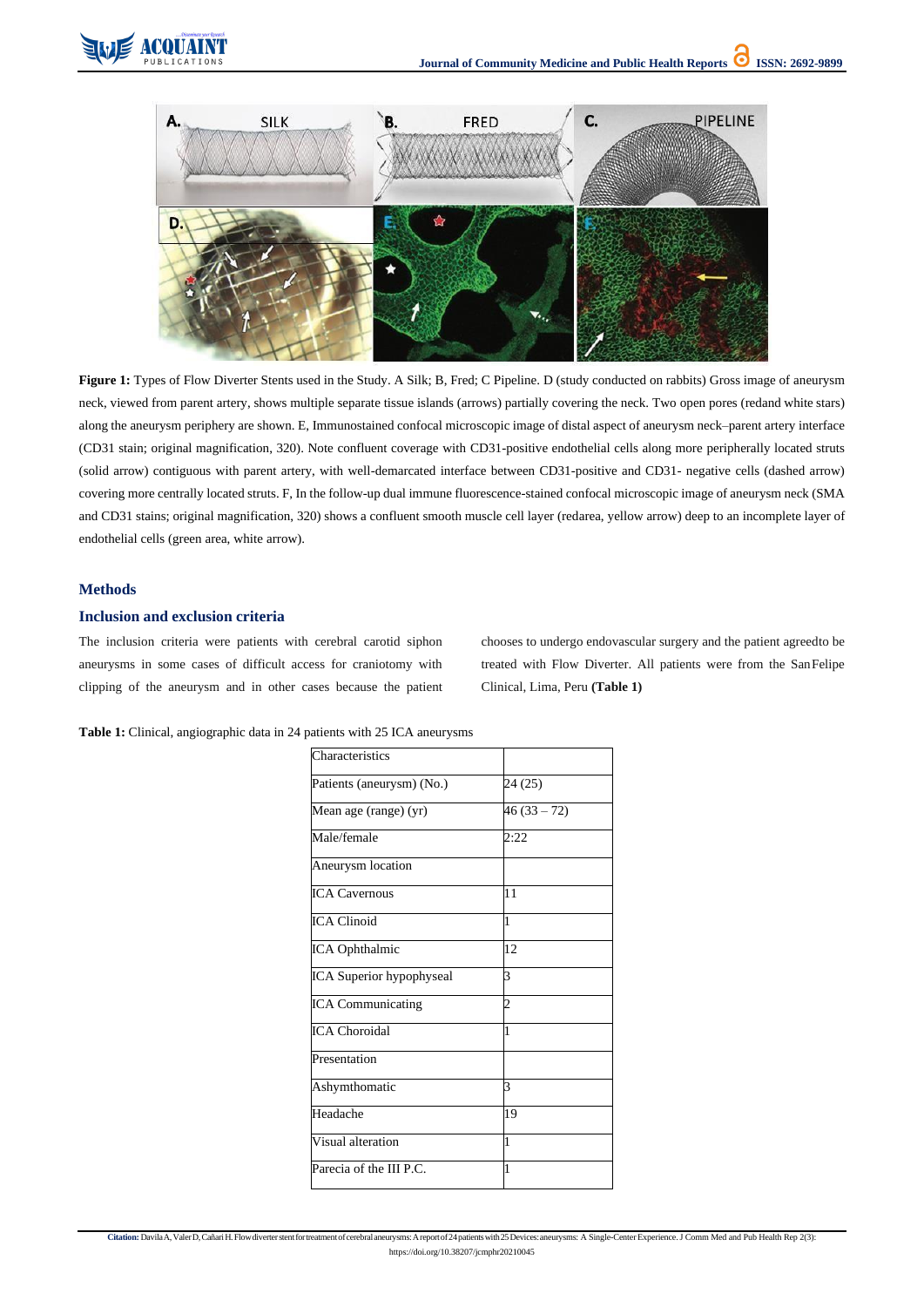https://doi.org/10.38207/jcmphr20210045

## **Patient population**

This was a single-center, retrospective study. Between December 2013 and September 2019, 24 patients came to San Felipe Clinicalfor endovascular treatment of intracranial aneurysm, all patients received flow diverter stent to treat carotid artery aneurysm.

## **Endovascular procedure**

For all enrolled patients, dual antiplatelet therapy (100 mg/day acetylsalicylic acid (ASA) and 75 mg/day clopidogrel) was given for at least 10 days before the endovascular procedure. All Flow Diverter (Silk, Fred, Pipeline) **(figure 2)** placement procedures were performed under general anesthesia and via the transfemoral approach. Using the preoperative road map, a Traxcess-14 micro guide (Micro-Venation, Tustin, CA) wire carried the stent catheterto the middle cerebral artery, then, we delivered the appropriate Flow Diverter through the stent catheter and released the flow diverter after satisfactory positioning covering the neck of the aneurysm **(Figure 3)**.



**Figure 2:** Type of Flow Diverter used



**Figure 3:** Left internal carotid artery digital subtraction angiography (A, B) reveal a cavernous segment aneurysm. The FRED flow diverteris deployed across the aneurysmal neck (C, D), postoperative angiography reveals that blood flow has not changed. The 6-month follow-up angiography reveals that the aneurysm is completely occluded, and the rest of the vessels are present (E, F).

# **Postoperative medication**

Each patient was prescribed 100 mg of ASA plus 75 mg ofclopidogrel

for 6 months. Clopidogrel was discontinued after 6 months, and 100 mg of ASA was continued indefinitely.

## **Imaging and clinical assessment**

We used the O'Kelly–Marotta Scale to classify for follow-up angiographic results. This grading scale is used to evaluate aneurysms treated with flow diverter and indicates both the degree of contrast stasis and the amount of aneurysm filling. The scale is widely used to evaluate the efficacy of flow diverter devices such as the Pipeline,

Fred, and Silk devices. We defined O'Kelly– Marotta Scale C or D as a favorable outcome. Angiographic resultswere confirmed by at least two experienced endovascular neurosurgeons. We collected each patient's clinical information, including whether the original symptom had improved and whether any new symptoms appeared, postprocedure.

Citation: Davila A, Valer D, Cañari H. Flow diverter stent for treatment of cerebral aneurysms: A report of 24 patients with 25 Devices: aneurysms: A Single-Center Experience. J Comm Med and Pub Health Rep 2(3):

.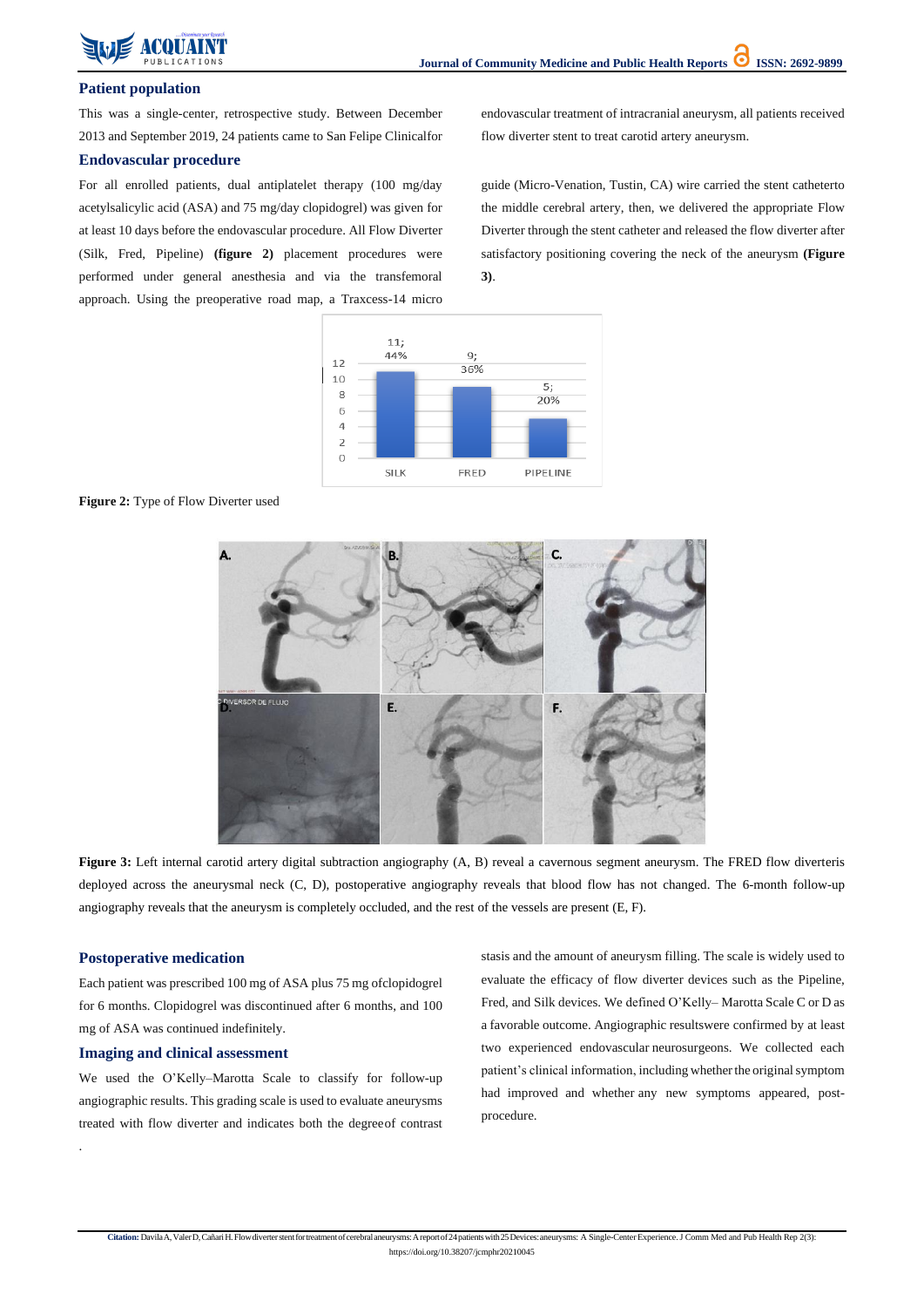

**Citation:**DavilaA,ValerD,CañariH.Flowdiverterstentfortreatmentofcerebralaneurysms:Areportof24patientswith25Devices:aneurysms: A Single-CenterExperience.J Comm Med and Pub Health Rep 2(3): https://doi.org/10.38207/jcmphr20210045

### **Results**

## **Patient and aneurysm characteristics**

Between December 2013 and September 2019, 24 patients each with internal carotid artery aneurysm were enrolled in our study. Clinical presentation included headache in nineteen patients, visual disturbance in one patient, involvement of the third cranial nerve in one patient, and three patients asymptomatic. One patient had ahistory of subarachnoid hemorrhage **(Table 1)**.

#### **Immediate angiographic and clinical results**

We implanted twenty-five flow diverters, no new neurological deficits developed after the endovascular treatment in any of the patients and no bleeding or ischemic events occurred during or after the endovascular treatment.

#### **Angiographic follow-up results**

We selected the final digital subtraction angiographic follow-up

image for each patient as the time point to evaluate the efficacy of flow diverter placement. Angiographic follow-up data from 6months onwards were obtained in only 17 patients with 21 aneurysms. All twelve (57.1 %) aneurysm obtained favorableangiographic follow-up results (eight patients' O'Kelly–Marotta Scale grades were D, and four patients were grade C), remaining nine (42.9 %) residual aneurysms in different degrees of occlusion**(Table 2).** In the tree of the twenty-four patients, parent artery occlusion was seen in the 6 month digital subtraction angiographicimage. The occlusion was in the flow diverter, but there was no clinical manifestation associated with cerebral infarction because the other internal carotid artery provided sufficient blood for the contralateral brain hemispheric circulation through the anterior communicating artery. We did not encounter hemorrhagic complications, and the morbidity and mortality rates were both 0 %.

**Table 2:** Results in the follow-up of the flow diverters according to the O'kelly Marotta scale where we observe that our average cure rate is 57.14%



#### **Clinical outcomes**

Clinical follow-up data were available for seventeen patients from6 months. No new neurological deficits were observed in any patient. Sixteen patients achieved a modified Rankin scale score of0, and the remaining patient experienced improved cranial paresis of the III cranial nerve. Among our complications, we have carotidthrombosis 3 (37 %), endothelial hypertrophy 3 (37 %), distal deployment 1 (13 %), and frustro 1 (13 %) **(Figure 5)**

## **Discussion**

Flow diverters are stent-like devices that are endovascularly deployed to treat small, spindle-shaped, blister-type, large, and giant aneurysms, allowing endoluminal reconstruction rather than endovascular filling; They take advantage of the change in the interface between the aneurysmal sac and the mother artery, altering the inlet and outlet jets, to induce thrombosis of the aneurysm. Intravascular thrombosis occurs within weeks or months of device deployment. Subsequent neointimal overgrowth coats the stent, rebuilding the main artery and eliminating the interface between the aneurysm and the main vessel. This process generally avoids the origin of the perforators. Furthermore, when used for spindle aneurysms, these processes allow the reconstruction of a smooth endothelial-lined canal in continuation with the mother artery. This mechanism represents a conceptual shift in aneurysmal treatment from closing or deconstructing the aneurysm to reconstructing the parent vessel **[4,5]**. Some surgeonsuse flow diverters in combination with coils, especially in large andgiant aneurysms to promote the thrombosis process. However, themechanisms underlying thrombus formation within aneurysms arestill not well understood, but multiple possible contributing factorshave been suggested, including reduction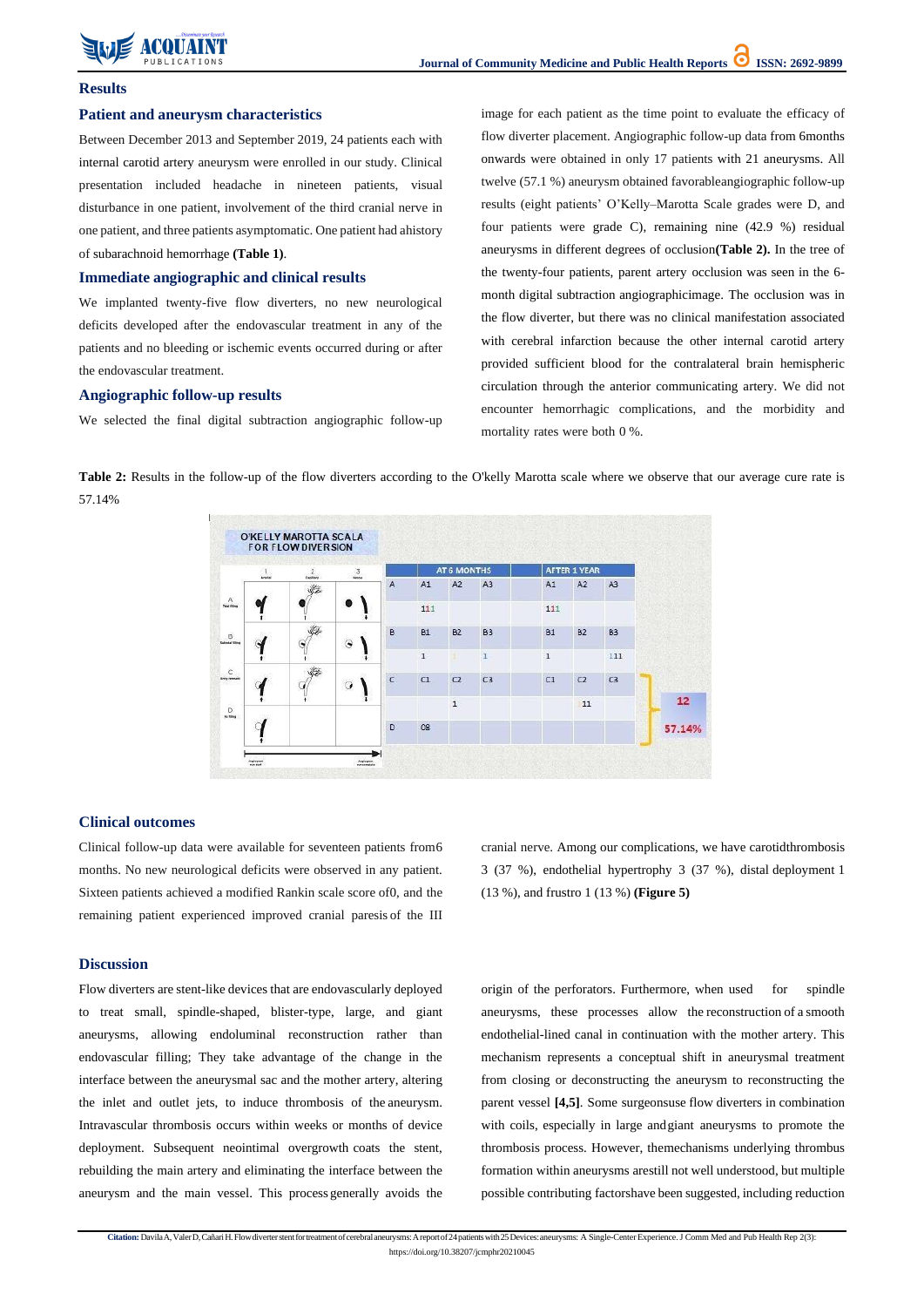

https://doi.org/10.38207/jcmphr20210045

or redirection of flow andreduction of shear stress. Numerous studies underscore the importance of stagnation and slow flow within the cavity **[6,8]**. Compared to small aneurysms, treating large and giant aneurysmsis technically challenging, with a much higher rate of complications and recanalization. Long-term angiographic results showed that recurrence rates for large aneurysms treated with coils alone or stent-assisted coils were 57.9 % and 23.5 %, respectively, indicating that satisfactory results cannot be achieved by conventional endovascular treatment. Another valid option is the occlusion of the main artery, which can be used to treat giant aneurysms, but this requires a negative balloon occlusion test, in addition, it was observed that new aneurysms were formed in otherareas in 4.5 % of patients. In treating large and giant aneurysms thegoal is to reduce the risk of rupture and thromboembolism and to alleviate cerebral nerve palsy caused by the aneurysmal mass effect. In our series, angiographic follow-up data were obtained inonly 17 patients with 21 aneurysms from six months, twelveaneurysms obtained favorable angiographic follow-up results. Weobtained complete occlusion with flow diverter Silk 66.5 %, FRED 55.5 % and Pipeline 50 % **(Figure 4)**. However, in 2015, Lubicz etal reported a single-center experience with the use of Silk, acomplete aneurysm occlusion rate of 73 %. The European Flow- Redirection Intraluminal Device (EuFRED) and the Safety and Efficacy Analysis of FRED Embolic Device (SAFE) studies showed a complete aneurysm occlusion of 91.3 % and 73.3 % respectively. Lin et al reported that complete aneurysm occlusion was achieved in a higher proportion of the Pipeline plus coils compared with Pipeline only (93.1 % vs 74.7 %) **[13]**. The use of flow diverter devices theoretically does not require coiling. However, for large, giant, and complex aneurysms, additional coilscould play a role in improving

occlusion rates and decreasing the risk of catastrophic aneurysm rupture after the use of flowdiverter stents. Jing et al. have also reported that adjunctive coiling with theflow diverter can reduce intra aneurysmal flow velocity and wall shear stress, promoting thrombosis formation and embolization ofaneurysms. In an earlier experience using the Pipeline flow diverter, Siddiqui et al recommended avoiding dense packing of the aneurysmal sac because this can lead to acute thrombotic or compressive occlusion. In our series tree patients, parent artery occlusion was seen in the 6-month digital subtraction angiographic image but there was no clinical manifestation associated with cerebral infarction **(Figure 5)**. One meta-analysis indicated an ischemic rate after flow diverter implantation was 7.5 % **[14]** anda 9–10 % incidence of ischemic events should be anticipated when using flow diverters for large aneurysms **[13]**. Ramani et al suggests that endovascular treatment with flow diverter stents of aneurysm remnants after previous microsurgical clipping is a feasible treatment concept with a low-risk profile, which might prevent the treatment burden and risks of repeat surgery **[11]**. Currently, there are different types of flow diverter stents which are Pipeline (PED, Chestnut Medical Technologies, Menlo Park, CA), Surpass (Stryker Neurovascular, Fremont, CA), FRED (Microvention, Aliso Viejo, California), Silk (Balt Extrusion; Montmorency, France), p64, p48 FD (Phenox, Bochum, Germany), Derivo FD (Acandis GmbH, Pforzheim, Germany), Tubridge (Micro Port, Shanghai, China). In the last year, we have also placed five P64 flow diverter, however, it was not consideredin the present study because the patient still does not have the respective angiographic follow-up due to the pandemic.





**Figure 4:** Degree of occlusion of aneurysms by type of Flow Diverter

Citation: DavilaA, ValerD, Cañari H. Flow diverter stent for treatment of cerebral aneurysms: A report of 24 patients with 25 Devices: aneurysms: A Single-Center Experience. J Comm Med and Pub Health Rep 2(3):